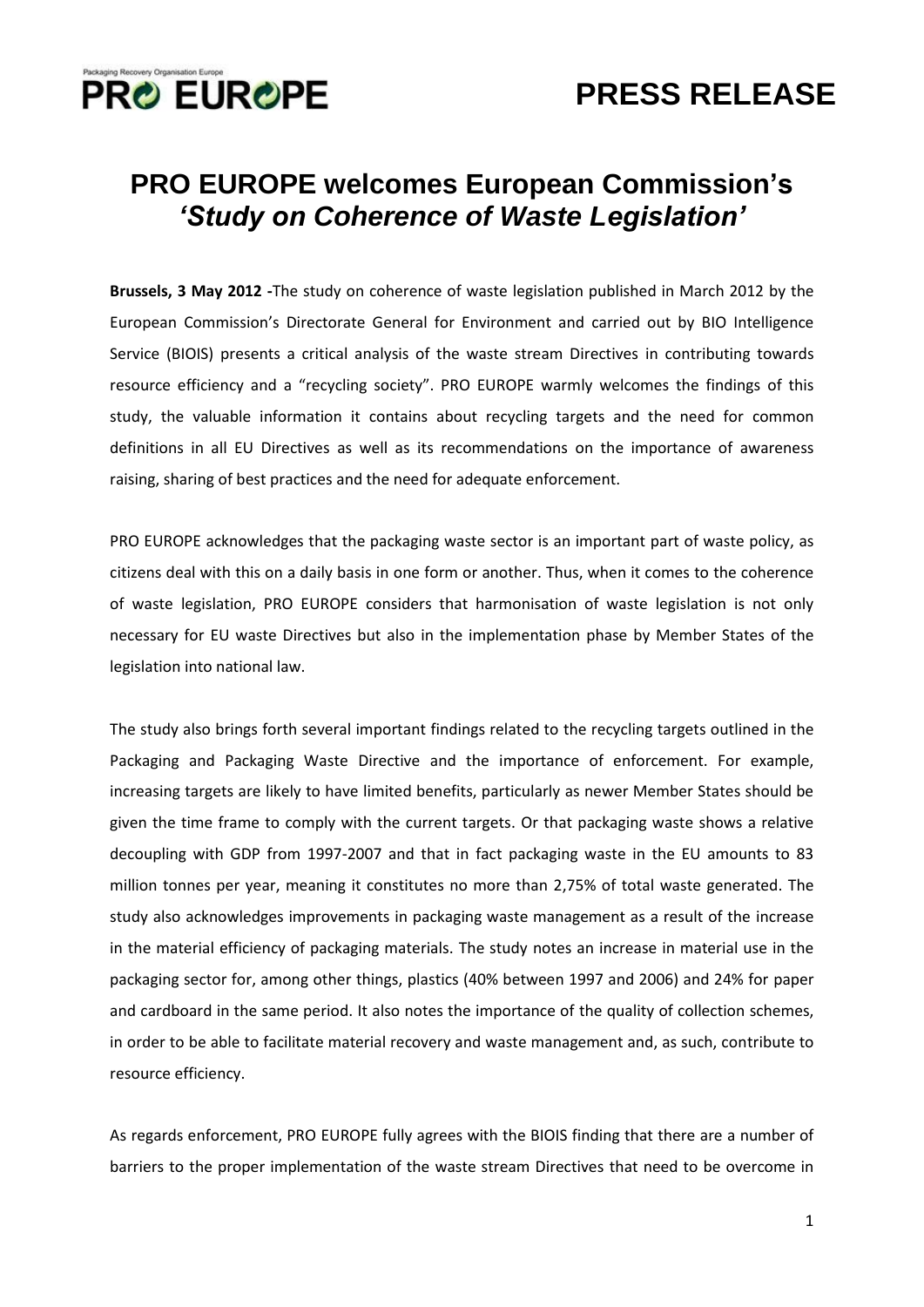

# **PRO EUROPE**

# **PRESS RELEASE**

order to achieve higher recycling levels. Examples include the definition of packaging, which differs from Member State to Member State and data reliability and measurement in each Member State.

Joachim Quoden, Managing Director of PRO EUROPE outlined that the study makes several very important findings in relation to Extended Producer Responsibility (EPR), for example increases in job creation and cost savings for local authorities. He said *"the EPR system not only contributes to increasing recycling rates while incentivising the optimisation of packaging and reduce environmental impact through eco-design, but also ensures efficient use of the financial contribution made by industry".* Nevertheless, PRO EUROPE considers that benefits from implementing EPR can be much more, and agrees with the results of the study, which outline that benefits can be limited by a number of factors such as: differing configurations of EPR schemes and the question of who must pay the associated costs. Therefore, PRO EUROPE encourages further investigation into EPR systems for packaging, how they function, perform and their related costs – as this will help to identify best practices and further enhance its effectiveness.

PRO EUROPE also fully supports the study's recommendations related to ensuring good quality of separate collection at the post-consumer stage and the importance of awareness raising campaigns, communication, waste separation controls and economic instruments. PRO EUROPE members are, among other things, active in the setting up of information and awareness raining campaigns with an overall purpose to encourage citizens to sort their packaging and not to litter.

PRO EUROPE remains committed to a continued dialogue and considers this study a good starting point for the continuation of work on waste management solutions.

-Ends-

For further information, please contact:

Joachim Quoden Managing Director PRO EUROPE S.p.r.l. T: +49 171 201 70 55 E[: info@pro-europe.info](mailto:info@pro-europe.info) W: [www.pro-europe.info](http://www.pro-europe.info/)